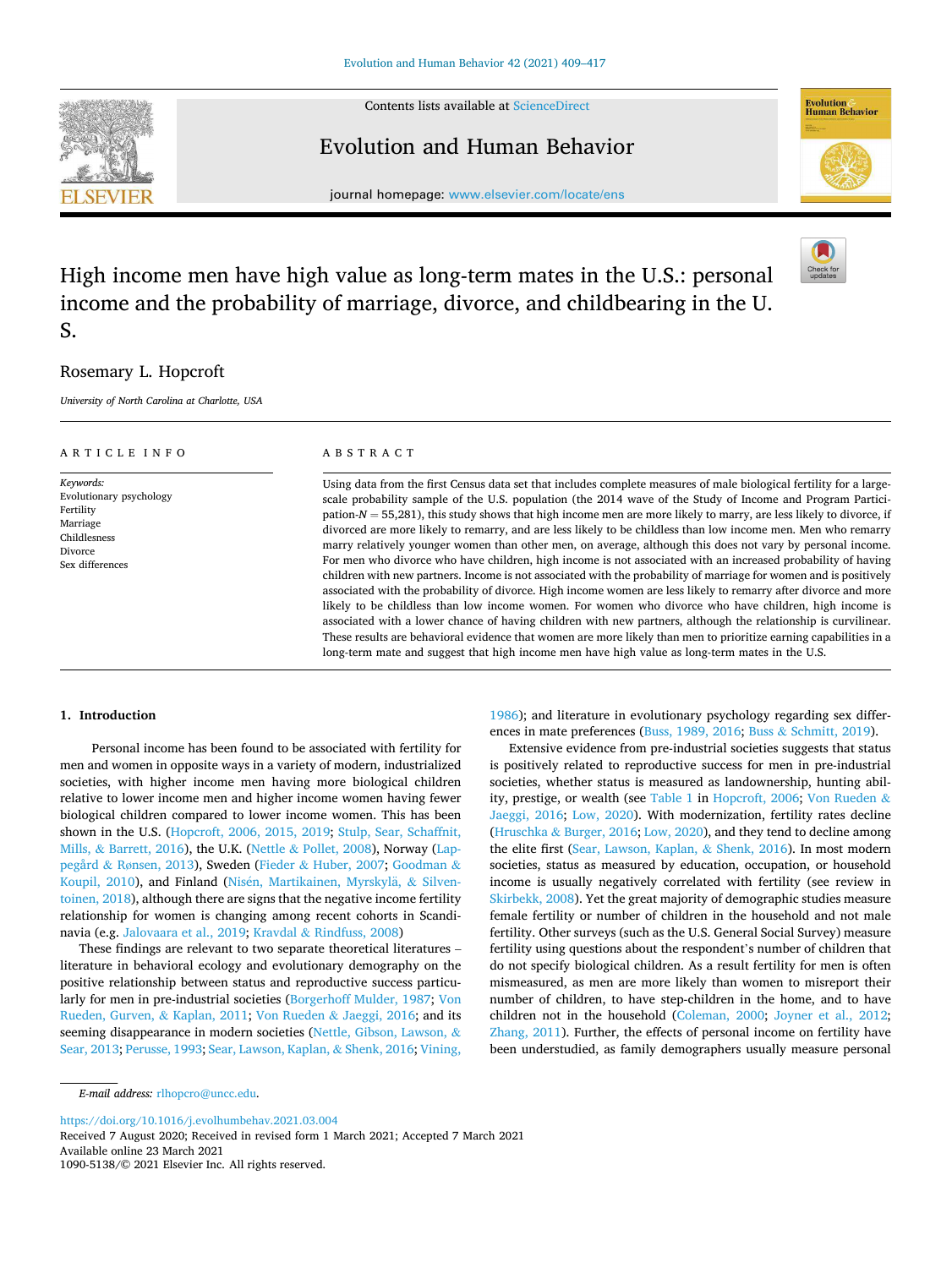#### <span id="page-1-0"></span>**Table 1**

#### Means and Standard errors (in brackets).

|                                               | Women (Standard<br>Error) | Men (Standard<br>Error) |
|-----------------------------------------------|---------------------------|-------------------------|
| Age                                           | 47.712 (0.022)            | 46.239 (0.025)          |
| Black                                         | 0.130(0.000)              | 0.116(0.000)            |
| Hispanic                                      | 0.146(0.000)              | 0.157(0.001)            |
| Monthly Personal Income<br>(thousands)        | 2.547 (0.026)             | 4.223(0.081)            |
| Education (years)                             | 13.502 (0.017)            | 13.428 (0.023)          |
| Ever Married (Proportion)                     | 0.747(0.002)              | 0.691(0.002)            |
| Ever Divorce (Proportion)                     | 0.251(0.003)              | 0.228(0.003)            |
| Multiple Marriages (Proportion)               | 0.237(0.003)              | 0.242(0.003)            |
| Have Children (Proportion)                    | 0.721(0.003)              | 0.624(0.003)            |
| Multiple Child-Bearing Unions<br>(Proportion) | 0.120(0.002)              | 0.091(0.002)            |

status as education not personal income (Guzzo & [Hayford, 2020;](#page-8-0) [Tri](#page-8-0)marchi & [Van Bavel, 2017\)](#page-8-0). Yet in the U.S. education alone does not have a very strong positive correlation with income ([Horowitz, 2018](#page-8-0); [Hout, 2012\)](#page-8-0), and it is income or wealth that is most likely to be important for reproductive decision-making (Stulp & [Barrett, 2016](#page-8-0)). Nevertheless, among behavioral ecologists and others, the consensus is that the decline in fertility in modern societies is maladaptive, that is, that status is no longer associated with reproductive success in contemporary societies [\(Goodman, Koupil,](#page-7-0) & Lawson, 2012; [Lawson](#page-8-0) & [Borgerhoff Mulder, 2016;](#page-8-0) [Nettle et al., 2013](#page-8-0); [Perusse, 1993](#page-8-0); [Vining,](#page-8-0)  [1986\)](#page-8-0). The finding that one important form of status (personal income) is positively associated with fertility for men, primarily because low income men are more likely to be childless than high income men ([Von](#page-8-0)  [Rueden et al., 2011;](#page-8-0) Fieder, Huber, & [Bookstein, 2011](#page-7-0); [Barthold,](#page-7-0)  Myrskylä, & [Jones, 2012;](#page-7-0) [Hopcroft, 2015](#page-8-0)), suggests that at least for men status is still associated with reproductive success.

The positive relationship between income and fertility for men is also relevant to sexual strategies theory in evolutionary psychology and research on mate preferences. Much of this research finds that financial prospects and status in a long-term mate are a higher priority for women than for men ([Buss, 1989, 2016](#page-7-0); Buss & [Schmitt, 2019](#page-7-0); [Fales et al., 2016](#page-7-0); [Walter et al., 2020](#page-8-0); [Wang et al., 2018](#page-8-0); Williams & [Sulikowski, 2020](#page-8-0)). Other studies find these preferences correlated with mate choices and actual partner characteristics ([Conroy-Beam](#page-7-0) & Buss, 2016; [Gerlach,](#page-7-0)  [Arslan, Schultze, Reinhard,](#page-7-0) & Penke, 2019; [Li et al., 2013; Todd, Penke,](#page-8-0)  Fasolo, & [Lenton, 2007](#page-8-0)). This is further supported by evidence that low income or unemployed men are less likely to be married [\(Ellis, Hoskin,](#page-7-0) & [Ratnasingam, 2018;](#page-7-0) Ellwood & [Jencks, 2004;](#page-7-0) Griliches & [Mason, 1972](#page-8-0); [Kanazawa, 2003\)](#page-8-0) and more likely to be divorced [\(Jalovaara, 2001](#page-8-0); [Killewald, 2016](#page-8-0)).

The correlation between stated preferences and actual partner characteristics may not be causal for the reasons discussed by [Eastwick,](#page-7-0)  [Finkel, and Simpson \(2019\).](#page-7-0) Yet if it assumed that female choice does influence the occurrence of marriage, divorce, and childbearing, and high income men are more likely than low income men to be married, are less likely to be divorced, are more likely to remarry after divorce, and are less likely to be childless; this suggests a revealed female preference for earning capability in a male long-term mate, regardless of stated preferences or ideals. If on the other hand it is assumed that male choice also influence marriage, divorce, and childbearing, and female earning capabilities are unrelated or negatively related to female marriage and childbearing, unrelated or positively related to female divorce, and unrelated or negatively related to female remarriage after divorce, this suggests no male revealed preference for earning capability in a long-term mate.

Further, sexual strategies theory predicts a male preference for younger women as mates (Buss & [Schmitt, 2019; Conroy-Beam](#page-7-0) & Buss, [2019;](#page-7-0) [Walter et al., 2020](#page-8-0)), and men with higher personal incomes may be more likely to be able to fulfill this preference. Divorced, higher income men may also be more likely to have children with new partners

than lower income, divorced men.

This paper tests the hypotheses that high income males: (1) are more likely than low income males to marry; (2) if married are less likely to ever divorce; (3) if divorced are more likely to remarry; and (4) if remarried are more likely to marry relatively younger women. Conversely, it is hypothesized that (5) high income women are not more likely to marry than low income women. Given that men are less likely to value income earning in a mate and divorced women are more likely to support themselves, (6) high income for women is likely to be positively associated with divorce; and (7) high income women, if divorced, are not more likely to remarry than low income women. It is further hypothesized that (8) high income men are more likely than low income men to have children, and (9) if divorced, are more likely to have additional children with new partners. Because of assortative mating, well-educated women with higher earning capability are more likely to marry well educated men with higher earning capability ([Kalmijn,](#page-8-0)  [1998\)](#page-8-0). However, life history theory suggests that women in particular may tradeoff resource acquisition and child bearing and child raising (Kaplan & [Lancaster, 2003\)](#page-8-0) and so may reduce their income earning activities after having children. Thus it is hypothesized that (10) high earning women are more likely than low earning women to be childless, and (11) if they have children and divorce, are less likely to have children with new partners.

These hypotheses are tested using a recent nation-wide survey that includes complete measures of male biological fertility – the 2014 wave of the study of Income and Program Participation (SIPP) – as well as measures of income from all sources. The SIPP study is the first study by the U.S. Census to collect full fertility histories from both men and women (Monte & [Knop, 2019\)](#page-8-0). Further, the measures of income from all sources available in the SIPP allows a full examination of the role of personal income in shaping the marriage and fertility behavior of men and women. This study thus sheds new light on contemporary long-term mate selection and child bearing processes with a large, representative sample of Americans, something few evolutionary studies of mate preference and selection processes do ([Barrett, 2020\)](#page-7-0).

## **2. 2014 SIPP data**

The SIPP sampling universe is the civilian, noninstitutionalized population of the United States. The sampling universe is based on addresses from multiple sources, chiefly the 2010 decennial census, and contains approximately 304.4 million individuals. SIPP sampled housing units from the current Master Address File (MAF), which is maintained by the US Census Bureau and is the source of addresses for the American Community Survey, other demographic surveys, and the decennial census. The MAF is updated using the US Postal Service's Delivery Sequence File and various automated, clerical, and field operations. The 2014 SIPP sample is a multistage stratified sample of 53,070 housing units from 820 sample areas designed to represent the civilian, noninstitutionalized population. The Census Bureau employs a twostage sample design to select the SIPP sample: (1) selection of primary sampling units (PSUs) and (2) selection of addresses within sample PSUs. Information on all individuals in the sampled households over the age of 15 was collected between February and June 2014, resulting in 67,994 personal interviews and a response rate of 70.19%. In addition to personal interviews, proxy interviews occurred in which respondents give information on all individuals over the age of 15 who were not present at the time of the interview. The SIPP data can be found at [https](https://www.census.gov/programs-surveys/sipp/data/2014-panel/wave-1.html)  [://www.census.gov/programs-surveys/sipp/data/2014-panel/wave-1.](https://www.census.gov/programs-surveys/sipp/data/2014-panel/wave-1.html)  [html](https://www.census.gov/programs-surveys/sipp/data/2014-panel/wave-1.html). The analyses presented here only use data on respondents aged 18 and over. The individual person weightings designed by the census included in the analysis (see below) adjust for the lack of independence between cases because of the clustering in households and allow for the analysis of the data as a representative sample of adults in the US.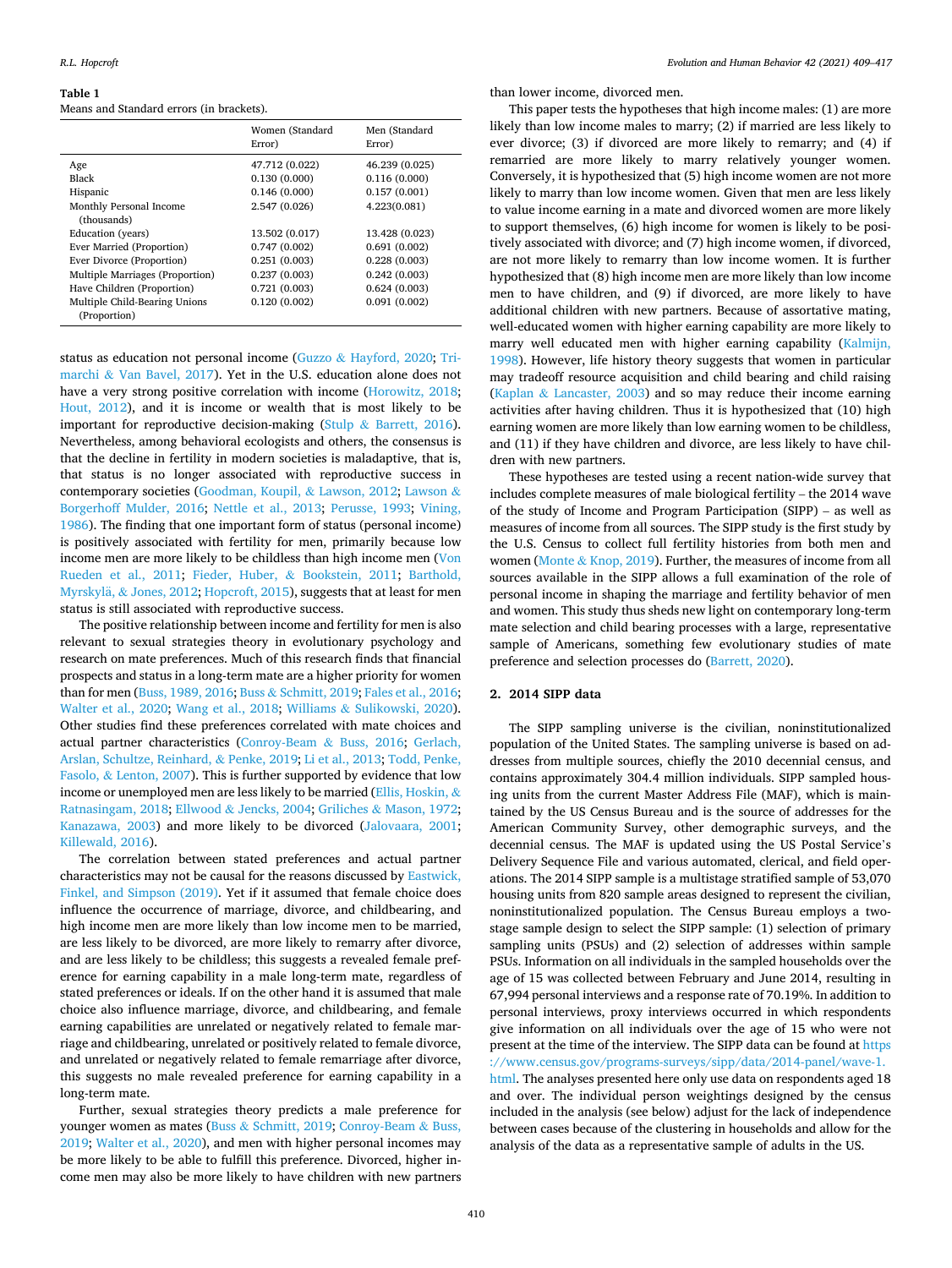## *2.1. Variables*

*Monthly Personal Income* (in \$1000s) is the sum of reported monthly earnings and income amounts received by an individual from all sources (jobs, businesses, rental property, investments, annuities, trust funds, government programs, alimony, etc.) during the previous year. This is a variable constructed and top-coded by the Census with a ceiling value for privacy reasons. Top coding means that values at the top of the distribution for the variable are replaced by the mean or median of that variable. Because this variable includes business and investment income and loss, it can be negative and therefore cannot be logged.

The independent variables measuring marriage and divorce are as follows: *Ever Married* (1 = yes, 0 = no); *Ever Divorced* (1 = yes, 0 = no); *Ever Remarried after Divorce*  $(1 = yes, 0 = no)$ *.* 

The independent variables measuring reproduction are: *Ever have biological children* (1 = yes, 0 = no); *Ever have children with more than one partner*  $(1 = \text{yes}, 0 = \text{no}).$ 

Because the probability of marriage and childbearing has declined in recent generations in the U.S., and the probability of divorce has increased, *Age* (Respondent's age in years) and *Age-squared* are included as control variables.

*Black*  $(1 = \text{black}, 0 = \text{non-black})$  was controlled because previous research shows important differences in income and multi-partner fertility between blacks and non-blacks in the U.S. (Guzzo & [Fursten](#page-8-0)[berg, 2007\)](#page-8-0).

*Hispanic* ( $1 =$  *Hispanic*,  $0 =$  non-*Hispanic*) is also controlled because there are important differences in the relationship between income and fertility between Hispanic and non-Hispanic groups in the U.S. [\(Johnson](#page-8-0)  & [Lichter, 2016](#page-8-0)).

*Relative age of current wife* (men living with spouses only). This is calculated as the difference in years between husband's age and current wife's age.

*Education* (measured as years of education) is controlled to disentangle the effects of income and education on outcomes.

Last, because average incomes vary across the U.S. by state, state of residence is controlled by including a set of dummy variables for the states and the District of Columbia.

## **3. Methods**

Data were analyzed using logistic regression methods for stratified samples using SAS 9.4.

The basic model estimated here is as follows:

 $log [p(x)/(1-p(x))] = \beta_0 + \beta_1 x...$ 

 $Log = natural log.$ 

- $p(x) =$  probability of event x.
- $\beta_0 =$  intercept.
- $x =$  predictor.

 $\beta_1$  = logistic regression coefficient.

Following recommendations by the Census for the sample structure of the SIPP (see [https://www.census.gov/content/dam/Census/progra](https://www.census.gov/content/dam/Census/programs-surveys/sipp/methodology/2014-SIPP-Panel-Users-Guide.pdf)  [ms-surveys/sipp/methodology/2014-SIPP-Panel-Users-Guide.pdf](https://www.census.gov/content/dam/Census/programs-surveys/sipp/methodology/2014-SIPP-Panel-Users-Guide.pdf)) (see also Rust & [Rao, 1996](#page-8-0)), Fay'[s \(1990\)](#page-7-0) modified balanced repeated replication (BRR) method was used for estimating variances in the logistic regression models. Balanced repeated replication methods are used for estimating the variance of a statistic obtained by stratified sampling. The difference between the basic BRR method and Fay's method is that the BRR method uses replicate factors of 0 and 2, whereas Fay's method uses one factor, *k*, which is in the range (0,1), with the other factor equal to  $2 - k$ . In Fay's method, the introduction of the perturbation factor (1−*k*) allows the use of both halves of the sample. Thus, Fay's method has the advantage that no subset of the sample units in a particular classification will be totally excluded. The variance formula for Fay's method is:

$$
Var(\theta_0)=\frac{1}{\left[G(1-k)^2\right]}\sum_{i=1}^G\left(\theta_i-\theta_0\right)^2,
$$

where  $G =$  number of replicates,  $1 - k =$  perturbation factor, and  $i =$ replicate *i*,  $i = 1, ..., G$ .

The 2014 panel uses 240 replicate weights. All replicate weights are calculated based on a perturbation factor of 0.5 ( $k = 0.5$ ). Replicate weights were computed by the Census and are available on the data website.

In addition to the replicate weights, the Census provides individual person weights for use in analyses such as this one (with the person as the unit of analysis) to create unbiased estimates of variances, and these were also included in all analyses.

## **4. Results**

[Table 1](#page-1-0) gives means and standard errors for all variables. This table shows that women in the sample have slightly higher proportions ever married, ever divorced, ever have children, and have multiple child bearing unions. Men in the sample have higher average monthly personal incomes, and a higher proportion of men than women have multiple marriages. All the differences in means for men and women are significant except for the difference in mean proportion with multiple marriages.

[Table 2](#page-3-0) gives the logistic regression results for the effects of income on the likelihood of ever married, ever divorced, and married more than once. Parameters shown are the logistic regression coefficients for men and women separately, and the sex difference is the significance of the interaction between sex and each predictor variable. Not shown are controls for state of residence to adjust for differences in average incomes across states.

#### *4.1. Ever married*

For both women and men age, age-squared, Black, and years of education are significant predictors of the log odds of ever being married. Hispanic is a significant positive predictor of ever married for men only, and the sex difference is significant. Education is positively associated with the probability of ever married for men and women, but the coefficient is significantly larger for women than for men. Personal income is a positive and significant predictor of the log odds of ever married for men and is not a significant predictor of the probability of ever married for women, although the sex difference is not significant. The finding that high income men are more likely to be married than low income men supports Hypothesis 1, while the finding that high income women are not more likely to be married than low income women supports Hypothesis 5. The pseudo r-squared shows that the model explains more of the variance in the log odds of ever being marriedfor men than for women (about 37% as compared to about 33% for women).

It is straightforward to convert the log odds in logistic regression models to probabilities. [Fig. 1](#page-3-0) shows the predicted probability of ever married (y-axis) by income (x-axis), for men and women with age, education, proportion Black and proportion Hispanic set to their means. The x-axis on all figures is capped at the maximum monthly income for most women, maximum income for men is much higher. For women the probability of ever married remains much the same at all levels of income, while for men the probability of ever married rises steeply with income, and becomes a probability of one for the very highest earning men. The wider confidence band for men indicates a greater variation of predicted outcomes, particularly among low income males.

## *4.2. Ever divorced*

The analysis of ever divorced is limited to those individuals who have ever married. For both women and men, age, age-squared, Black,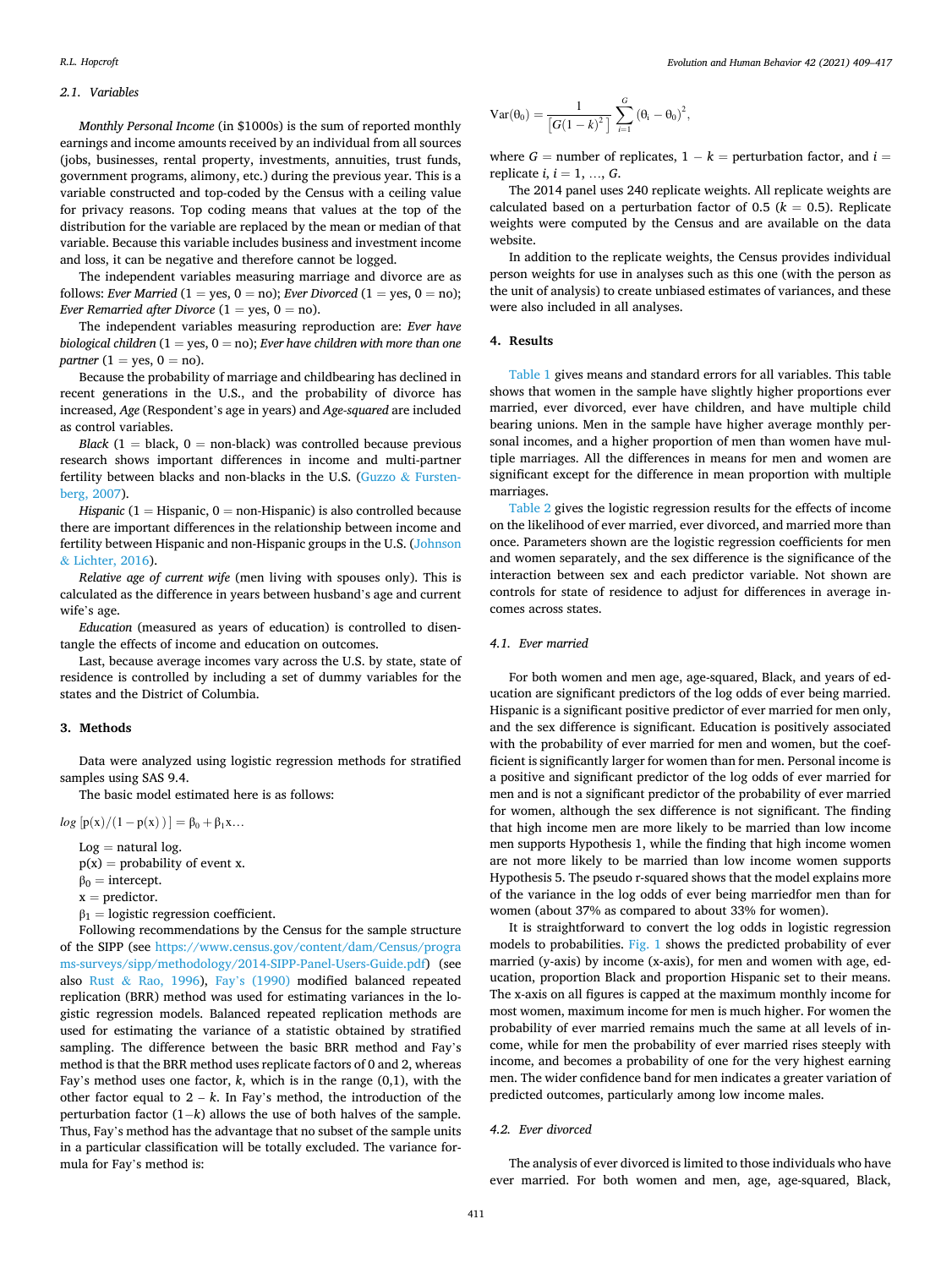#### <span id="page-3-0"></span>**Table 2**

Logistic regression of ever having been married, ever having been divorced and ever having remarried<sup>a</sup>. Logistic regression coefficients, standard errors in brackets.

|                       | Ever<br>Married |             |            | Ever Divorced (Ever<br>married only) |             |             | Married more than once<br>(Ever divorced only) |             |            |
|-----------------------|-----------------|-------------|------------|--------------------------------------|-------------|-------------|------------------------------------------------|-------------|------------|
|                       | Women           | Men         | Diff       | Women                                | Men         | Diff-       | Women                                          | Men         | Diff       |
| Intercept             | $-7.367***$     | $-7.954***$ |            | $-6.632***$                          | $-6.254***$ |             | $-2.640***$                                    | $-2.536***$ |            |
|                       | (0.191)         | (0.363)     |            | (0.254)                              | (0.312)     |             | (0.520)                                        | (0.575)     |            |
| Age                   | $0.291***$      | $0.277***$  | $-0.017$   | $0.188***$                           | $0.232***$  | $0.048***$  | $0.115***$                                     | $0.070***$  | $-0.041*$  |
|                       | (0.005)         | (0.011)     | (0.0121)   | (0.007)                              | (0.010)     | (0.009)     | (0.013)                                        | (0.019)     | (0.021)    |
| Age squared           | $-0.002***$     | $-0.002***$ | $0.000*$   | $-0.002***$                          | $-0.002***$ | $-0.000***$ | $-0.001***$                                    | $-0.000$    | $0.001**$  |
|                       | (0.000)         | (0.000)     | (0.000)    | (0.000)                              | (0.000)     | (0.000)     | (0.000)                                        | (0.000)     | (0.000)    |
| Black                 | $-1.286***$     | $-0.784***$ | $0.510***$ | $0.174**$                            | $0.163***$  | 0.082       | $-0.928***$                                    | $-0.388***$ | $0.569***$ |
|                       | 0.060           | 0.075       | (0.082)    | (0.057)                              | (0.066)     | (0.064)     | (0.095)                                        | (0.088)     | (0.117)    |
| Hispanic              | 0.083           | $0.213***$  | $0.170**$  | $-0.325***$                          | $-0.425***$ | $-0.093$    | $-0.479***$                                    | 0.068       | $0.460**$  |
|                       | (0.063)         | (0.062)     | (0.067)    | (0.059)                              | (0.062)     | (0.065)     | (0.118)                                        | (0.115)     | (0.168)    |
| Education (yrs)       | $0.045***$      | $0.043**$   | $0.042**$  | $-0.024***$                          | $-0.046***$ | $-0.019**$  | $-0.019$                                       | 0.015       | 0.016      |
|                       | (0.008)         | (0.015)     | (0.016)    | (0.006)                              | (0.007)     | (0.007)     | (0.014)                                        | (0.017)     | (0.016)    |
| <b>Total Personal</b> | $-0.008$        | $0.074*$    | 0.072      | $0.015**$                            | $-0.026***$ | $-0.027***$ | $-0.072***$                                    | $0.023*$    | $0.042*$   |
| Income                | (0.006)         | (0.036)     | (0.039)    | (0.005)                              | (0.004)     | (0.005)     | (0.017)                                        | (0.012)     | (0.019)    |
| <b>Total Personal</b> |                 |             |            |                                      |             |             | $0.002**$                                      | 0.000       | 0.000      |
| Income squared        |                 |             |            |                                      |             |             | (0.001)                                        | (0.000)     | (0.000)    |
| Pseudo R-square       | 0.325           | 0.373       |            | 0.061                                | 0.077       |             | 0.070                                          | 0.075       |            |
| N                     | 29,099          | 26,182      |            | 21,944                               | 18,375      |             | 7,811                                          | 6,368       |            |

 $p < 0.05$ .

 $\sum_{***}^{**} p < 0.01.$ 

 $p < 0.001$ .

<sup>a</sup> Not shown – controls for state of residence.



Fig. 1. Probability of ever having married by income\*.

\*Model prediction with age, education, proportions Black and Hispanic set to their means.

Hispanic, and education are significant predictors of the probability ever divorced. Education decreases the log odds of ever divorced for both men and women, but more so for men than for women and the sex difference is significant. Personal income is negatively associated with ever divorce for men, and positively associated with ever divorce for women, and the sex difference is statistically significant. This shows women with higher incomes are more likely to have ever divorced than lower income women (supporting Hypothesis 6), and men with higher incomes are less likely to have ever divorced than men with lower incomes (supporting Hypothesis 2). The low pseudo r-squared values show this model explains much less of the variance in the log odds of divorce than it did of the variance in the log odds of ever married, for both men and women. These results are shown in [Fig. 2.](#page-4-0) For men as monthly income increases, the probability of ever divorcing decreases, while for women the probability of ever divorcing increases with monthly income.

#### *4.3. Remarriage after divorce*

The next analysis of the likelihood of remarriage after divorce is limited only to those who have ever divorced. For women age, agesquared, Black, and Hispanic and total personal income and total person income squared are significant predictors of the log odds of the probability of ever remarried after divorce. For women the effect of personal income is negative, showing that high income women are less likely to remarry after divorce, although the squared term for income is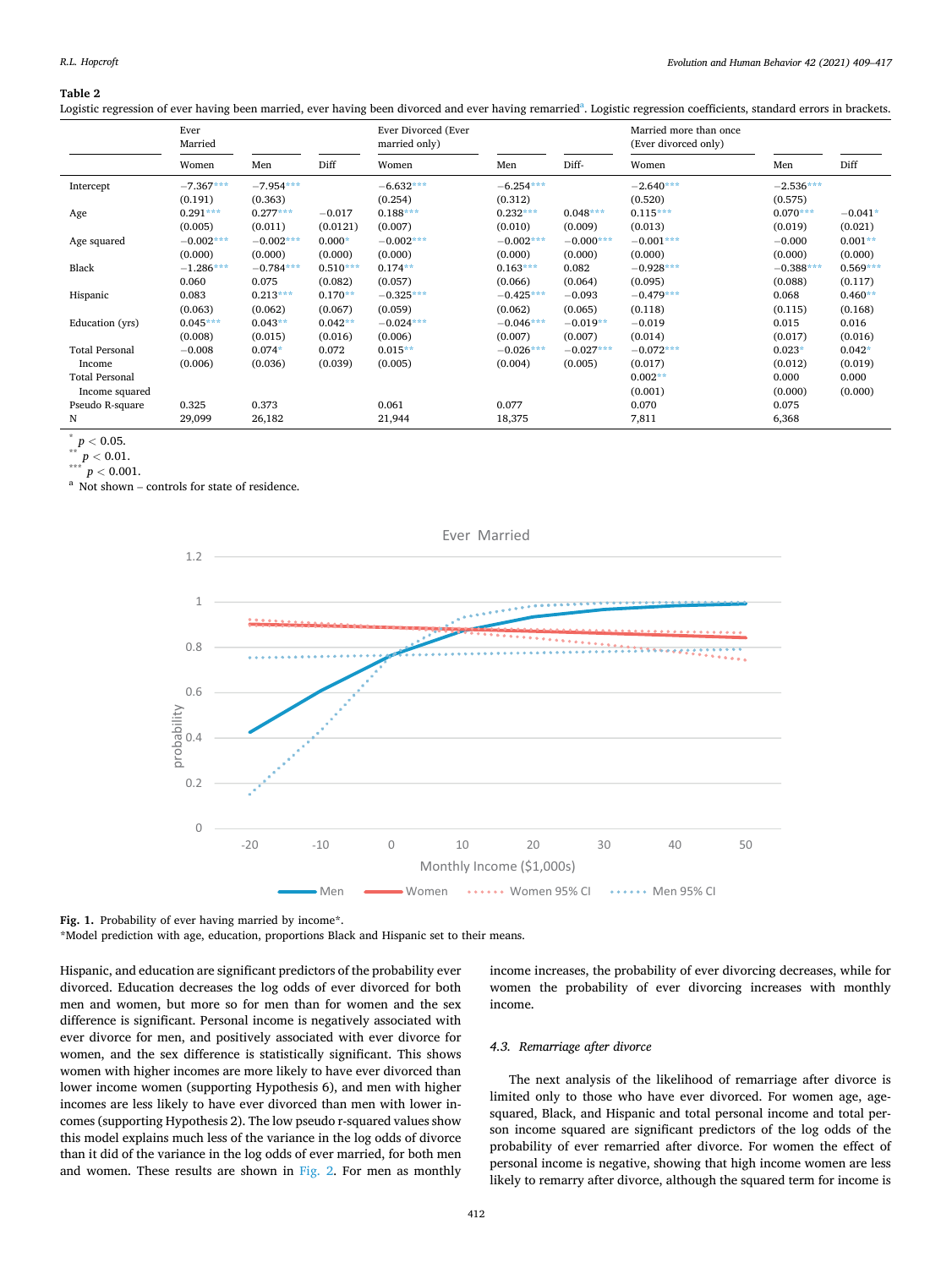<span id="page-4-0"></span>

Fig. 2. Probability ever having divorced by income\*.

\*Model prediction with age, education, proportions Black and Hispanic set to their means.

positive and significant, showing a curvilinear effect. This supports Hypothesis 7. For men the significant predictors of remarriage after divorce are age, Black, Hispanic, and total personal income. For men the effect of personal income is positive, showing that high income men are more likely to remarry after divorce (supporting Hypothesis 3). The sex difference in the effect of income is significant. Once again the low pseudo r-squared values show this model explains much less of the variance in the log odds of remarrying after divorce than it did the variance in the log odds of ever being married, for both men and women. Fig. 3 shows the predicted probabilities of ever remarried after divorce for men and women with age, Black, Hispanic, and education set to their means. For men the probability of remarrying after divorce increases for men with increasing income, while the relationship between income and remarriage for women is curvilinear.

#### *4.4. Remarriage and age differences between husbands and current wives*

The age difference between husbands and their current wives (for men living with a spouse only) is shown in Table 3. The average difference in age between all husbands and current wives is 2.380 years. Men who have married only once are on average 1.903 years older than

#### **Table 3**

Mean age difference (years) between husbands and current wives, men living with a spouse only.

|                            | Mean (Standard Error) |
|----------------------------|-----------------------|
| All married men            | 2.380 (5.071)         |
| Men married only once      | 1.903 (4.334)         |
| Men married more than once | 4.014 (6.782)         |



Fig. 3. Probability ever having remarried after divorce by income\*.

\*Model prediction with age, education, proportions Black and Hispanic set to their means.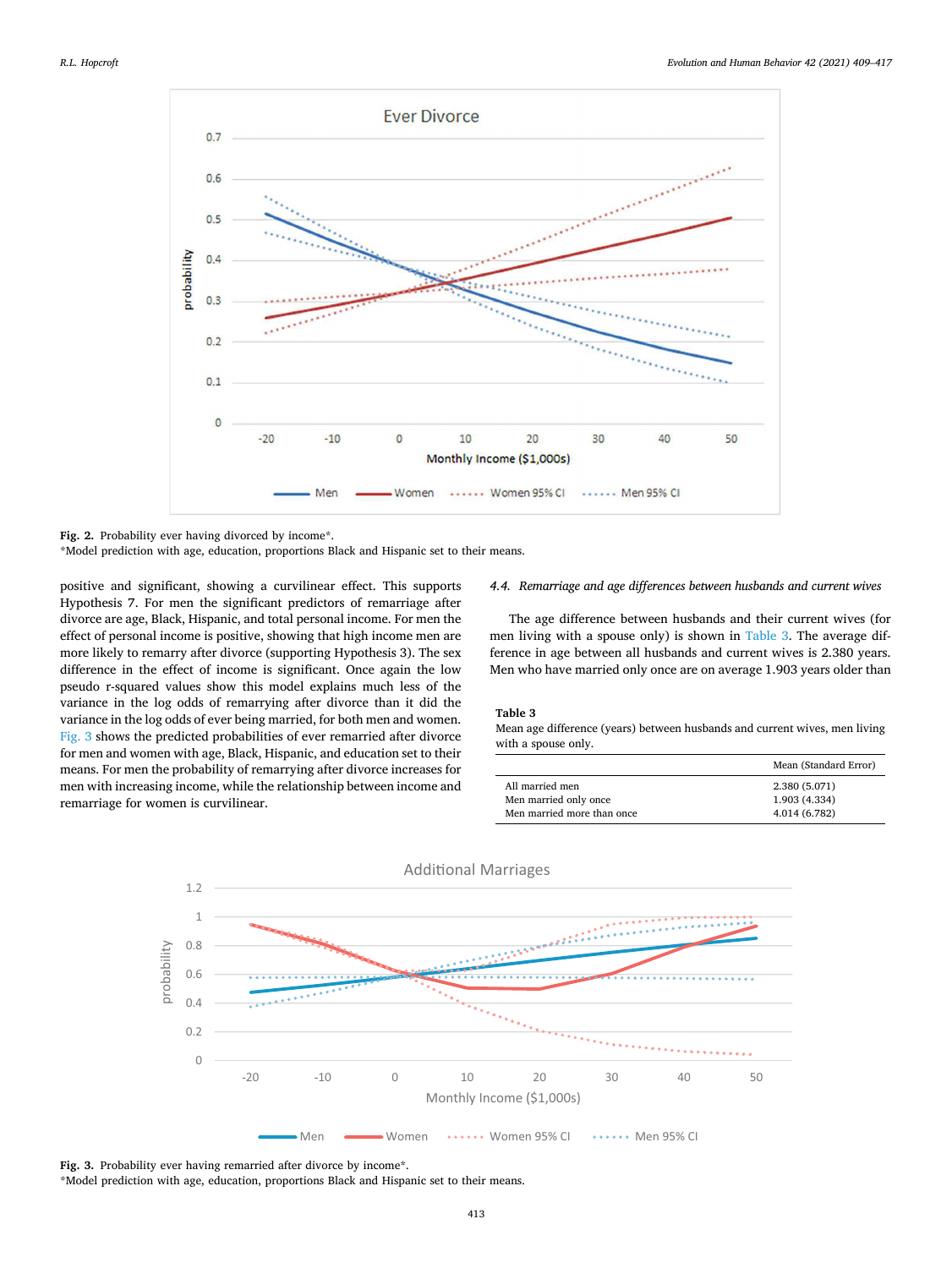their current wives, while men who have divorced and married again are on average 4.014 years older than their current wives, and the difference is significant. Additional analysis (not included) shows that the tendency for divorced men to remarry younger women does not vary by personal income. High income, divorced men who remarry are not more likely than low income men to marry comparatively younger women. This does not support Hypothesis 4.

## *4.5. Ever have children*

Table 4 gives logistic regression results for ever having children and having children with additional partners. Parameters shown are the logistic regression coefficients for men and women separately, and the sex difference is the significance of the interaction between sex and each predictor variable. Not shown are controls for state of residence to adjust for differences in average incomes across states.

For women and men all variables are significant predictors of having children. Education is negatively related to ever having children for both men and women, although the negative coefficient is significantly larger for women than for men. For women, the effect of income is negative, for men income is a positive predictor of ever having children, and the sex difference is significant. High income men are more likely to ever have children than low income men (supporting Hypothesis 8), high income women are less likely to ever have children than low income women (supporting Hypothesis 10). The pseudo r-squared value shows that for men the model explains more of the variance in the log odds of ever having children than for women (about 26% for men as compared to 22% for women). The predicted probabilities are shown graphed in [Fig. 4](#page-6-0) for men and women with age, Black, Hispanic, and education set to their means. For women the probability of having children decreases with increasing income while for men the probability of having children increases with increasing income.

#### *4.6. Ever have children with more than one partner*

The next model shows the analysis of having children with additional partners, and is limited to divorced individuals with children only. For women, Black, personal income, and personal income squared are significant predictors of the log odds of having children with additional partners. High income women are less likely than low income women to have children with additional partners after divorce, although the relationship between personal income and having children with additional partners is curvilinear. This supports Hypothesis 11. For men only Black and Hispanic are significant predictors of having children with additional partners after divorce, and personal income is not significantly associated with having children with additional partners. This does not support Hypothesis 9. (A summary of hypotheses and results is given in [Table 5\)](#page-6-0). There is a significant sex difference in the effect of personal income on the probability of having children with additional partners after divorce. The low pseudo r-squared value shows that this model explains much less of the variance in having children with additional partners than ever having children for both men and women.

These results are shown converted to probabilities in [Fig. 5.](#page-7-0) For women the probability of having children with additional partners drops quickly with increasing monthly income. For men there is no relationship between personal income and the probability of having children with additional partners after divorce.

## **5. Discussion and conclusions**

This paper used the first U.S. Census study to collect full fertility histories from both men and women (the 2014 SIPP) to examine the effects of personal income on the probability of marriage, divorce, remarriage, childlessness, and having children with additional partners after divorce for individuals in the U.S. The results show that as compared to low income men, high income men are more likely to marry, less likely to divorce, if divorced are more likely to be remarried, and are more likely to have children than low income men. The same is not true for women. Personal income is not related to the probability of marriage for women, is positively associated with the probability of divorce, and negatively associated with the probability of remarriage for women, although the relationship is curvilinear. Consistent with prior research, the results also show that high income women are less likely to have children than low income women (Abma & [Martinez, 2006; Fieder](#page-7-0)  & [Huber, 2020; Frejka, 2017](#page-7-0)). High income women are also less likely to have children with additional partners after divorce, although this

#### **Table 4**

Logistic regression of ever having had children and ever having had children with additional partners<sup>a</sup>. Logistic regression coefficients, standard errors in brackets.

|                              | Have children |             |             | Have children with additional<br>partnersincluding squared term<br>(divorced individuals with<br>children only) |             |             |
|------------------------------|---------------|-------------|-------------|-----------------------------------------------------------------------------------------------------------------|-------------|-------------|
|                              | Women         | Men         | Diff        | Women                                                                                                           | Men         | Diff        |
| Intercept                    | $-3.504***$   | $-5.100***$ |             | $1.404**$                                                                                                       | 0.066       |             |
|                              | (0.182)       | (0.228)     |             | (0.556)                                                                                                         | (0.636)     |             |
| Age                          | $0.240***$    | $0.218***$  | $-0.008$    | 0.000                                                                                                           | 0.006       | 0.014       |
|                              | (0.005)       | (0.006)     | (0.008)     | (0.016)                                                                                                         | (0.021)     | (0.025)     |
| Age squared                  | $-0.002***$   | $-0.002***$ | $0.000*$    | $-0.000$                                                                                                        | $-0.000$    | 0.000       |
|                              | (0.000)       | (0.000)     | 0.000       | (0.000)                                                                                                         | (0.000)     | (0.000)     |
| Black                        | $0.338***$    | $0.327***$  | $-0.078$    | $0.548***$                                                                                                      | $0.615***$  | 0.163       |
|                              | (0.045)       | (0.051)     | (0.064)     | (0.096)                                                                                                         | (0.110)     | (0.141)     |
| Hispanic                     | $0.560***$    | $0.641***$  | $-0.126**$  | $-0.107$                                                                                                        | $0.424***$  | 0.223       |
|                              | (0.053)       | (0.056)     | (0.054)     | (0.097)                                                                                                         | (0.112)     | (0.147)     |
| Education (yrs)              | $-0.125***$   | $-0.052***$ | $-0.052***$ | $-0.130***$                                                                                                     | $-0.072***$ | $-0.075***$ |
|                              | (0.008)       | (0.008)     | (0.008)     | (0.014)                                                                                                         | (0.016)     | (0.016)     |
| <b>Total Personal Income</b> | $-0.022***$   | $0.042***$  | $0.088***$  | $-0.071***$                                                                                                     | 0.019       | $0.131***$  |
|                              | (0.005)       | (0.009)     | (0.010)     | (0.017)                                                                                                         | (0.014)     | (0.022)     |
| Income squared               |               |             |             | $0.000**$                                                                                                       | $-0.000$    | $-0.001***$ |
|                              |               |             |             | (0.000)                                                                                                         | (0.000)     | (0.000)     |
| Pseudo R-squared             | 0.216         | 0.262       |             | 0.061                                                                                                           | 0.039       |             |
| N                            | 29,099        | 26,182      |             | 6,846                                                                                                           | 5,327       |             |

 $p < 0.05$ .

 $** p < 0.01.$ 

 $p < 0.001$ .

<sup>a</sup> Not shown – controls for state of residence.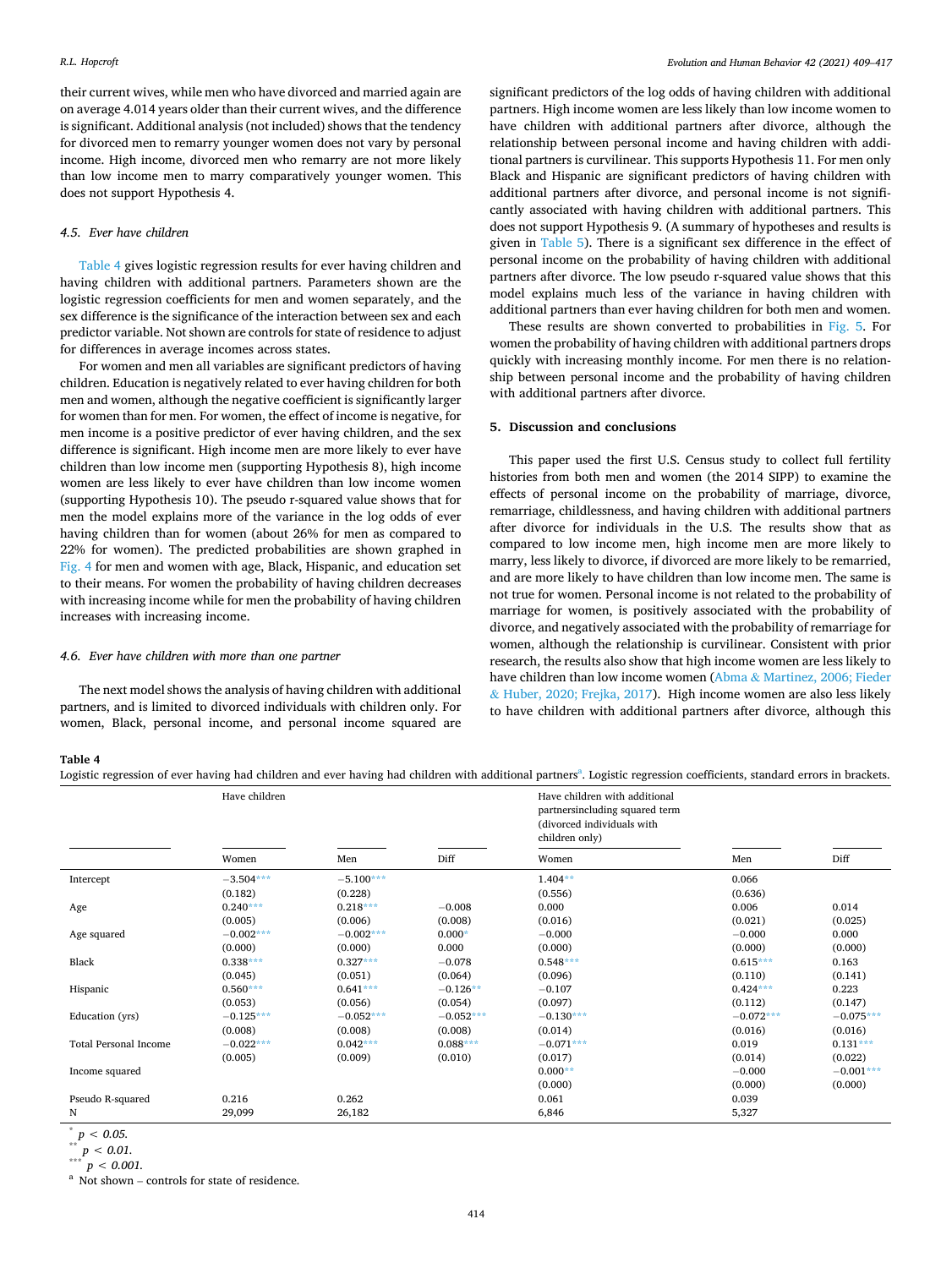<span id="page-6-0"></span>

Fig. 4. Probability ever have children by income\*.

\*Model prediction with age, education, proportions Black and Hispanic set to their means.

**Table 5** 

Hypotheses and Outcomes.

| Hypothesis                                                                                                                       | Theory                                                     | Outcome          |
|----------------------------------------------------------------------------------------------------------------------------------|------------------------------------------------------------|------------------|
| 1. High income men are more likely than<br>low income men to marry                                                               | Sexual Strategies theory                                   | Supported        |
| 2. If married, high income men are less<br>likely than low income men to divorce                                                 | Sexual Strategies theory                                   | Supported        |
| 3. If divorced, high income men are<br>more likely than low income men to<br>remarry.                                            | Sexual Strategies theory                                   | Supported        |
| 4. If remarried, high income men are<br>more likely than lower income men to<br>remarry relatively younger women                 | Sexual Strategies theory                                   | Not<br>Supported |
| 5. High income women are not more<br>likely than low income women to be<br>married.                                              | Sexual Strategies theory                                   | Supported        |
| 6. If married, high income women are<br>more likely than low income women<br>to divorce                                          | Sexual Strategies theory                                   | Supported        |
| 7. If divorced, high income women are<br>not more likely than low income<br>women to remarry                                     | Sexual Strategies theory                                   | Supported        |
| 8. High income men are more likely than<br>low income men to have children                                                       | Sexual Strategies<br>theory, Sociobiology                  | Supported        |
| 9. High income men are more likely than                                                                                          | <b>Sexual Strategies</b>                                   | Not              |
| low income men to have additional<br>children with new partners after<br>divorce                                                 | theory, Sociobiology                                       | Supported        |
| 10. High income women are more likely<br>than low income women to be<br>childless                                                | <b>Sexual Strategies</b><br>theory, Life History<br>Theory | Supported        |
| 11. High income women are less likely<br>than low income women to have<br>additional children with new<br>partners after divorce | <b>Sexual Strategies</b><br>theory, Life History<br>Theory | Supported        |

appears to change for the highest income women.

These results are behavioral evidence that females value resourceproviding in a long-term mate more than males do, as hypothesized by sexual strategies theory in evolutionary psychology. While income for men positively predicted greater success in long-term mating and reproduction as measured here, income for women was either unrelated or negatively related to success in long-term mating and reproduction. Although these results for women from cross-sectional data likely reflect tradeoffs over the life course some women make between parenting and income earning, they also suggest that men with high personal incomes have high value as long-term mates in the U.S.

This conclusion is based on the assumption that the marriage, divorce and reproductive behavior of men reflect female choice to some extent, and so increased marriageability, lack of divorce, remarriageability, and increased likelihood of fatherhood are evidence that high income men are more likely to be valued as long-term mates by women. It is also based on the assumption that the marriage, divorce and reproductive behavior of women reflect male choice to some extent, so that increased divorce, lack of remarriageability, and decreased likelihood of motherhood are evidence that high income women are less likely to be valued as long-term mates by men. Yet there may be some other factor (other than education) associated with higher income for a man that is in fact what is valued by women in a long-term mate, and another factor associated with higher income for a woman that is less valued in a long-term mate by men. Further, these choices (marriage, divorce, having children) are made by a couple, not just the man or woman alone. It may be the case that men with higher income are more likely than lower income men to choose marriage and fatherhood and not choose divorce; and higher income women may be more likely than lower income women to choose divorce and less likely to choose motherhood, perhaps because of greater opportunities outside of marriage and motherhood. Or it may be that higher income males are able to use their economic position or social status to limit the access of lower income males to mating and marriage partners in some way ([Von Rue](#page-8-0)[den et al., 2011](#page-8-0)). Last, societal norms and values shaping individual preferences, such as the male breadwinner norm [\(Killewald, 2016](#page-8-0)) and employer preferences and behavior leading to a motherhood penalty for working women (Budig & [England, 2001\)](#page-7-0) may help produce the results presented here. Yet the point of evolutionary approaches such as sexual strategies theory is that societal norms, values, and individual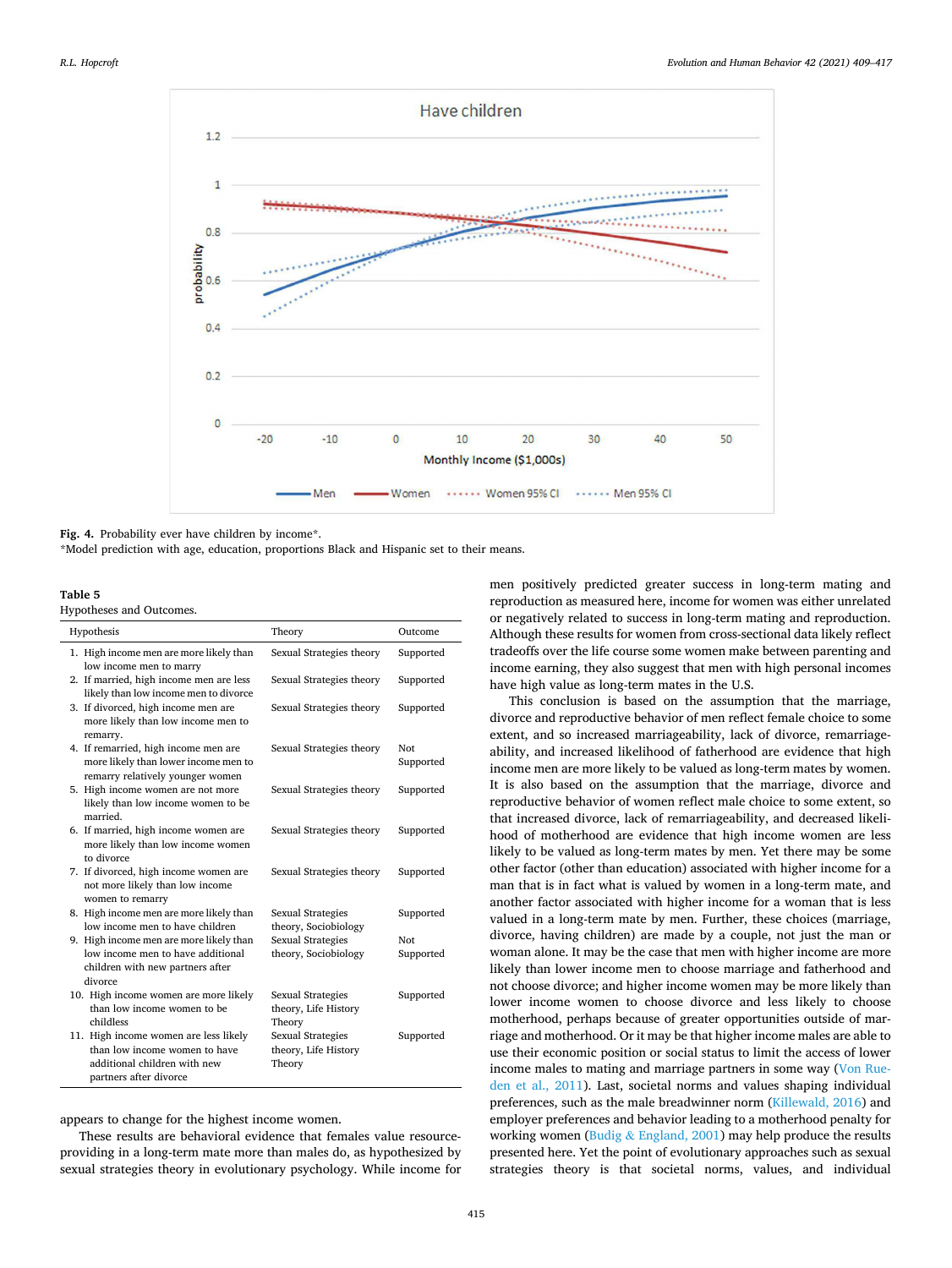<span id="page-7-0"></span>

Have children with additional partners

Fig. 5. Probability ever have children with additional partners after divorce by income<sup>\*</sup>. \*Model prediction with age, education, proportions Black and Hispanic set to their means.

preferences, are themselves shaped in part by evolved predispositions, so that sociological explanations do not exclude a role for evolved factors. Yet while the results presented here do not rule out these other explanations, the results do support the hypothesis from sexual strategies theory that men and women have different priorities when it comes to income earning capability in a long-term mate.

However, not all the results supported the hypotheses drawn from sexual strategies theory. Results shown here suggest that while high income men are more likely to remarry after divorce and they do remarry comparatively younger women, on average, divorced high income men are *not* more likely to remarry comparatively younger women than low income men. Further, high income men are *not* more likely to have children with additional partners after divorce than low income men. This suggests that any reproductive advantage that accrues to high income men thus stems from their greater marriageability (and remarriageability) alone.

These results also bear on debates in behavioral ecology and evolutionary demography about the adaptiveness of fertility behavior in modern societies (Lawson & [Borgerhoff Mulder, 2016](#page-8-0); [Nettle et al.,](#page-8-0)  [2013; Perusse, 1993](#page-8-0); [Vining, 1986](#page-8-0)). The results in this paper come from data that were collected in the U.S. in 2014, a year when fertility rates were low and falling, a majority of women were employed, sex roles favoring more egalitarian arrangements in the household were widespread, and more than a third of working wives earned more than their husbands ([U.S. Bureau of Labor Statistics, 2017](#page-8-0)). Yet competition for mates is always intrasexual, and the evidence presented here suggests that in this competition high income men win out over low income men. Even in a historically unusual ecology, this finding suggests that the demographic transition has attenuated, but not entirely broken the link between social status and fertility for men.

## **References**

- [Abma, J. C., & Martinez, G. M. \(2006\). Childlessness among older women in the United](http://refhub.elsevier.com/S1090-5138(21)00022-2/rf0005)  States: Trends and profiles. *[Journal of Marriage and Family, 68](http://refhub.elsevier.com/S1090-5138(21)00022-2/rf0005)*, 1045–1056. Barrett, H. C. (2020). *[Deciding what to observe: Thoughts for a post-WEIRD generation](http://refhub.elsevier.com/S1090-5138(21)00022-2/rf0010)*.
- [Evolution and Human Behavior In Press.](http://refhub.elsevier.com/S1090-5138(21)00022-2/rf0010) Barthold, J. A., Myrskylä, M., & Jones, O. R. (2012). Childlessness drives the sex
- [difference in the association between income and reproductive success of modern](http://refhub.elsevier.com/S1090-5138(21)00022-2/rf0015)  Europeans. *[Evolution and Human Behavior, 33](http://refhub.elsevier.com/S1090-5138(21)00022-2/rf0015)*, 628–638.
- [Borgerhoff Mulder, M. \(1987\). On cultural and reproductive success: Kipsigis evidence.](http://refhub.elsevier.com/S1090-5138(21)00022-2/rf0020)  *[American Anthropologist, 89](http://refhub.elsevier.com/S1090-5138(21)00022-2/rf0020)*, 617–634.
- [Budig, M., & England, P. \(2001\). The wage penalty for motherhood.](http://refhub.elsevier.com/S1090-5138(21)00022-2/rf0025) *American Sociological [Review, 66](http://refhub.elsevier.com/S1090-5138(21)00022-2/rf0025)*(2), 204.
- [Buss, D. M. \(1989\). Sex differences in human mate preferences: Evolutionary hypotheses](http://refhub.elsevier.com/S1090-5138(21)00022-2/rf0030)  tested in 37 cultures. *[The Behavioral and Brain Sciences, 12](http://refhub.elsevier.com/S1090-5138(21)00022-2/rf0030)*(1), 1–14.
- Buss, D. M. (2016). *[The evolution of desire: Strategies of human mating](http://refhub.elsevier.com/S1090-5138(21)00022-2/rf0035)*. New York: Basic [Books](http://refhub.elsevier.com/S1090-5138(21)00022-2/rf0035).
- [Buss, D. M., & Schmitt, D. P. \(2019\). Mate preferences and their behavioral](http://refhub.elsevier.com/S1090-5138(21)00022-2/rf0040)  manifestations. *[Annual Review of Psychology, 70](http://refhub.elsevier.com/S1090-5138(21)00022-2/rf0040)*, 77–110.
- [Coleman, D. A. \(2000\). Male fertility trends in industrial countries: Theories in search of](http://refhub.elsevier.com/S1090-5138(21)00022-2/rf0045)  [some evidence. In C. Bledsoe, S. Lerner, & J. I. Guyer \(Eds.\),](http://refhub.elsevier.com/S1090-5138(21)00022-2/rf0045) *Fertility and the male lifecycle in the era of fertility decline* (pp. 29–[60\). Oxford: Oxford University Press](http://refhub.elsevier.com/S1090-5138(21)00022-2/rf0045).
- [Conroy-Beam, D., & Buss, D. M. \(2016\). Do mate preferences influence actual mating](http://refhub.elsevier.com/S1090-5138(21)00022-2/rf0050) [decisions? Evidence from computer simulations and three studies of mated couples.](http://refhub.elsevier.com/S1090-5138(21)00022-2/rf0050)  *[Journal of Personality and Social Psychology, 111](http://refhub.elsevier.com/S1090-5138(21)00022-2/rf0050)*(1), 53.
- [Conroy-Beam, D., & Buss, D. M. \(2019\). Why is age so important in human mating?](http://refhub.elsevier.com/S1090-5138(21)00022-2/rf0055)  [Evolved age preferences and their influences on multiple mating behaviors.](http://refhub.elsevier.com/S1090-5138(21)00022-2/rf0055) *[Evolutionary Behavioral Sciences, 13](http://refhub.elsevier.com/S1090-5138(21)00022-2/rf0055)*(2), 127.
- [Eastwick, P. W., Finkel, E. J., & Simpson, J. A. \(2019\). Best practices for testing the](http://refhub.elsevier.com/S1090-5138(21)00022-2/rf0060) [predictive validity of ideal partner preference-matching.](http://refhub.elsevier.com/S1090-5138(21)00022-2/rf0060) *Personality and Social [Psychology Bulletin, 45](http://refhub.elsevier.com/S1090-5138(21)00022-2/rf0060)*(2), 167–181.
- [Ellis, L., Hoskin, A. W., & Ratnasingam, M. \(2018\).](http://refhub.elsevier.com/S1090-5138(21)00022-2/rf0065) *Handbook of social status correlates*. [Amsterdam: Elsevier.](http://refhub.elsevier.com/S1090-5138(21)00022-2/rf0065)
- [Ellwood, D. T., & Jencks, C. \(2004\). The uneven spread of single-parent families: What do](http://refhub.elsevier.com/S1090-5138(21)00022-2/rf0070)  [we know? Where do we look for answers? In K. M. Neckerman \(Ed.\),](http://refhub.elsevier.com/S1090-5138(21)00022-2/rf0070) *Social inequality*  (pp. 3–[77\). New York: Russell Sage Foundation.](http://refhub.elsevier.com/S1090-5138(21)00022-2/rf0070)
- [Fales, M. R., Frederick, D. A., Garcia, J. R., Gildersleeve, K. A., Haselton, M. G., &](http://refhub.elsevier.com/S1090-5138(21)00022-2/rf0075) [Fisher, H. E. \(2016\). Mating markets and bargaining hands: Mate preferences for](http://refhub.elsevier.com/S1090-5138(21)00022-2/rf0075)  [attractiveness and resources in two national US studies.](http://refhub.elsevier.com/S1090-5138(21)00022-2/rf0075) *Personality and Individual [Differences, 88](http://refhub.elsevier.com/S1090-5138(21)00022-2/rf0075)*, 78–87.
- Fay, R. E. (1990). *[VPLX: Variance estimate for complex samples. Proceedings of the section on](http://refhub.elsevier.com/S1090-5138(21)00022-2/rf0080)  survey research methods. 1990* pp. 227–[232\). Alexandria, VA: American Statistical](http://refhub.elsevier.com/S1090-5138(21)00022-2/rf0080)  [Association.](http://refhub.elsevier.com/S1090-5138(21)00022-2/rf0080)
- [Fieder, M., & Huber, S. \(2007\). The effects of sex and childlessness on the association](http://refhub.elsevier.com/S1090-5138(21)00022-2/rf0085)  [between status and reproductive output in modern society.](http://refhub.elsevier.com/S1090-5138(21)00022-2/rf0085) *Evolution and Human [Behavior, 28](http://refhub.elsevier.com/S1090-5138(21)00022-2/rf0085)*(6), 392–398.
- [Fieder, M., & Huber, S. \(2020\). Effects of wife](http://refhub.elsevier.com/S1090-5138(21)00022-2/rf0090)'s and husband's income on wife's [reproduction: An evolutionary perspective on human mating.](http://refhub.elsevier.com/S1090-5138(21)00022-2/rf0090) *Biodemography and [Social Biology, 65](http://refhub.elsevier.com/S1090-5138(21)00022-2/rf0090)*(1), 31–40.
- [Fieder, M., Huber, S., & Bookstein, F. \(2011\). Socioeconomic status, marital status and](http://refhub.elsevier.com/S1090-5138(21)00022-2/rf5000) [childlessness in men and women: an analysis of census data from six countries.](http://refhub.elsevier.com/S1090-5138(21)00022-2/rf5000)  *[Journal of Biosocial Science, 43](http://refhub.elsevier.com/S1090-5138(21)00022-2/rf5000)*(5), 619–635.
- [Frejka, T. \(2017\). Childlessness in the United States. In](http://refhub.elsevier.com/S1090-5138(21)00022-2/rf0095) *Childlessness in Europe: contexts, [causes, and consequences](http://refhub.elsevier.com/S1090-5138(21)00022-2/rf0095)* (pp. 159–179). Cham: Springer.
- [Gerlach, T. M., Arslan, R. C., Schultze, T., Reinhard, S. K., & Penke, L. \(2019\). Predictive](http://refhub.elsevier.com/S1090-5138(21)00022-2/rf0100)  [validity and adjustment of ideal partner preferences across the transition into](http://refhub.elsevier.com/S1090-5138(21)00022-2/rf0100) romantic relationships. *[Journal of Personality and Social Psychology, 116](http://refhub.elsevier.com/S1090-5138(21)00022-2/rf0100)*(2), 392–398, [313.28](http://refhub.elsevier.com/S1090-5138(21)00022-2/rf0100).
- [Goodman, A., & Koupil, I. \(2010\). The effect of school performance upon marriage and](http://refhub.elsevier.com/S1090-5138(21)00022-2/rf0105)  [long-term reproductive success in 10,000 Swedish males and females born](http://refhub.elsevier.com/S1090-5138(21)00022-2/rf0105) 1915–1929. *[Evolution and Human Behavior, 31](http://refhub.elsevier.com/S1090-5138(21)00022-2/rf0105)*(6), 425–435.
- [Goodman, A., Koupil, I., & Lawson, D. W. \(2012\). Low fertility increases descendant](http://refhub.elsevier.com/S1090-5138(21)00022-2/rf0110)  [socioeconomic position but reduces long-term fitness in a modern post-industrial](http://refhub.elsevier.com/S1090-5138(21)00022-2/rf0110)